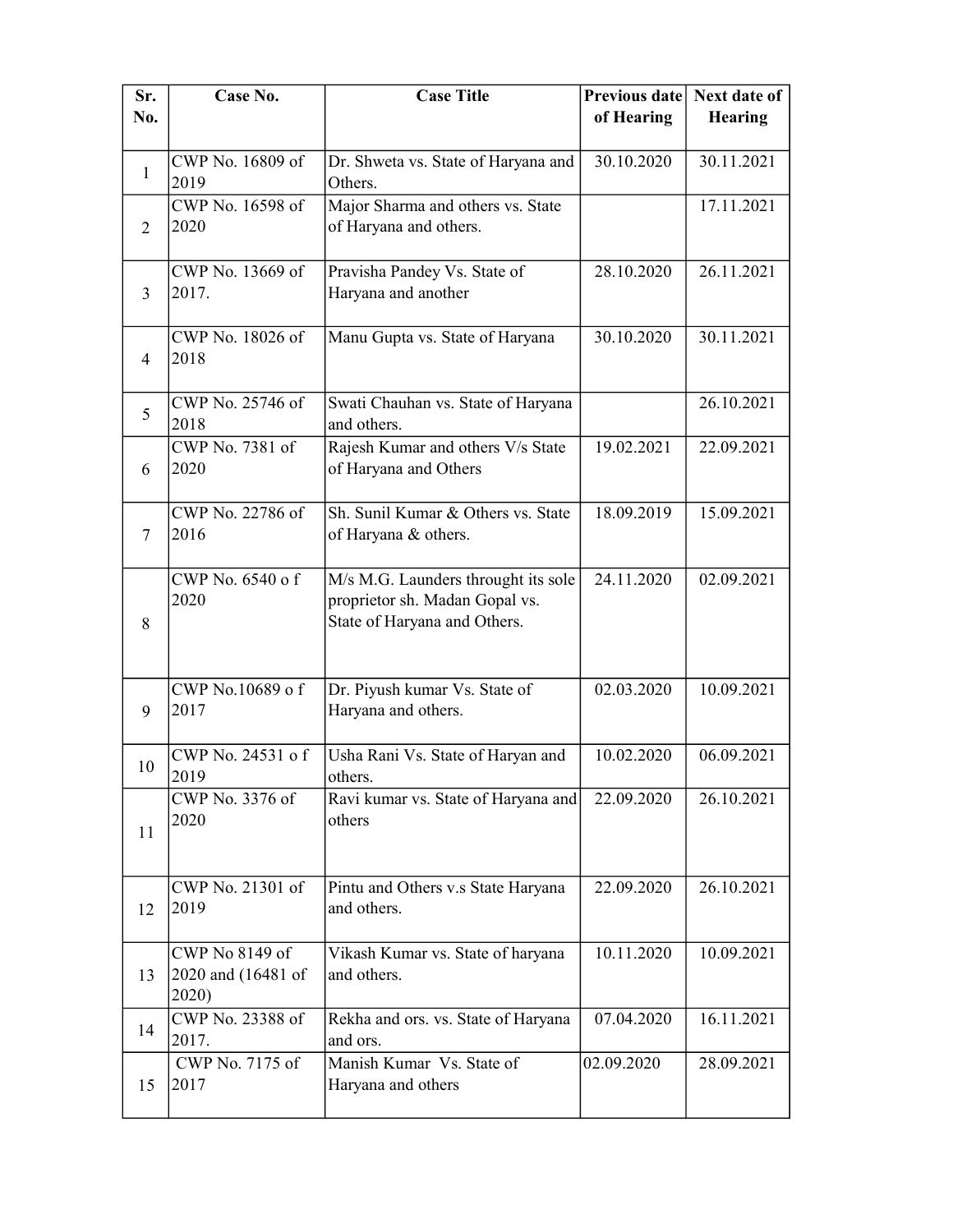|    | CWP No. 6701 of           | Shiv Kumar Vs. State of Haryana                          | 01.09.2020 | 27.09.2021 |
|----|---------------------------|----------------------------------------------------------|------------|------------|
| 16 | 2017.                     |                                                          |            |            |
|    |                           |                                                          |            |            |
| 17 | CWP No. 36767 of<br>2019  | Sunita V/s State of Haryan and<br>Others                 | 08.04.2021 | 03.11.2021 |
|    | CWP No. 27743 of          | Randhir Singh Vs. State of Haryana                       | 01.04.2021 | 28.10.2021 |
| 18 | 2017.                     |                                                          |            |            |
| 19 | CWP No. 4381 of           | Dr. Gunjan Chaudary & Ors Vs                             | 20.04.2021 | 27.10.2021 |
|    | 2019<br>CWP No. 22419 of  | State of Haryana                                         | 07.09.2020 |            |
| 20 | 2017                      | Anjali Solanki Vs. State of Haryana<br>etc               |            | 01.10.2021 |
|    |                           |                                                          |            |            |
|    | CWP No. 6979 of           | Jai Kumar and others Vs. State of                        | 06.11.2020 | 06.09.2021 |
| 21 | 2014                      | Haryana and others                                       |            |            |
|    | CWP No. 27415 of          |                                                          | 23.11.2020 | 26.10.2021 |
| 22 | 2017                      | Dr. Ramnika Aggarwal Vs. State of<br>Haryana and others. |            |            |
|    |                           |                                                          |            |            |
|    | CWP No. 21878 of          | Satish Kumar Dhiman V/s State of                         | 12.11.2020 | 10.09.2021 |
| 23 | 2018                      | Haryana and ors                                          |            |            |
|    | CWP No. 1758 of           | RICHA KANSAL V/S STATE OF                                | 26.11.2020 | 22.09.2021 |
| 24 | 2019                      | HARYANA AND OTHERS                                       |            |            |
|    |                           |                                                          |            |            |
|    | CWP No. 7568 of           | Anil Gautam and Others Vs State of                       | 05.10.2020 | 09.11.2021 |
| 25 | 2019                      | Haryanaand Others                                        |            |            |
|    | CWP No. 7064 of           | Dr. Rimpi Gupta Vs State of                              | 05.11.2020 | 03.09.2021 |
| 26 | 2019                      | Haryana and others                                       |            |            |
|    |                           |                                                          |            |            |
| 27 | CWP NO. 16809 of          | Dr. Shveta V/s State of haryana and                      | 30.10.2020 | 30.11.2021 |
|    | 2019<br>CWP 15293 of 2019 | others<br>Dheeraj Kumar and others V/s State             | 06.04.2021 | 26.11.2021 |
| 28 |                           | of Haryana                                               |            |            |
|    |                           |                                                          |            |            |
|    | CWP No. 31945-            | Jagdish Chander Dureja V/s State of                      | 10.11.2020 | 08.09.2021 |
| 29 | 2019                      | Haryana and Others                                       |            |            |
|    | CWP No. 23292-            | Shilpa V/s State of Haryana and                          | 22.09.2020 | 26.10.2021 |
| 30 | 2019                      | others                                                   |            |            |
|    | CWP No. 7463 of           | Seema Vs State of Harana and                             | 25.11.2020 | 21.09.2021 |
| 31 | 2019                      | another                                                  |            |            |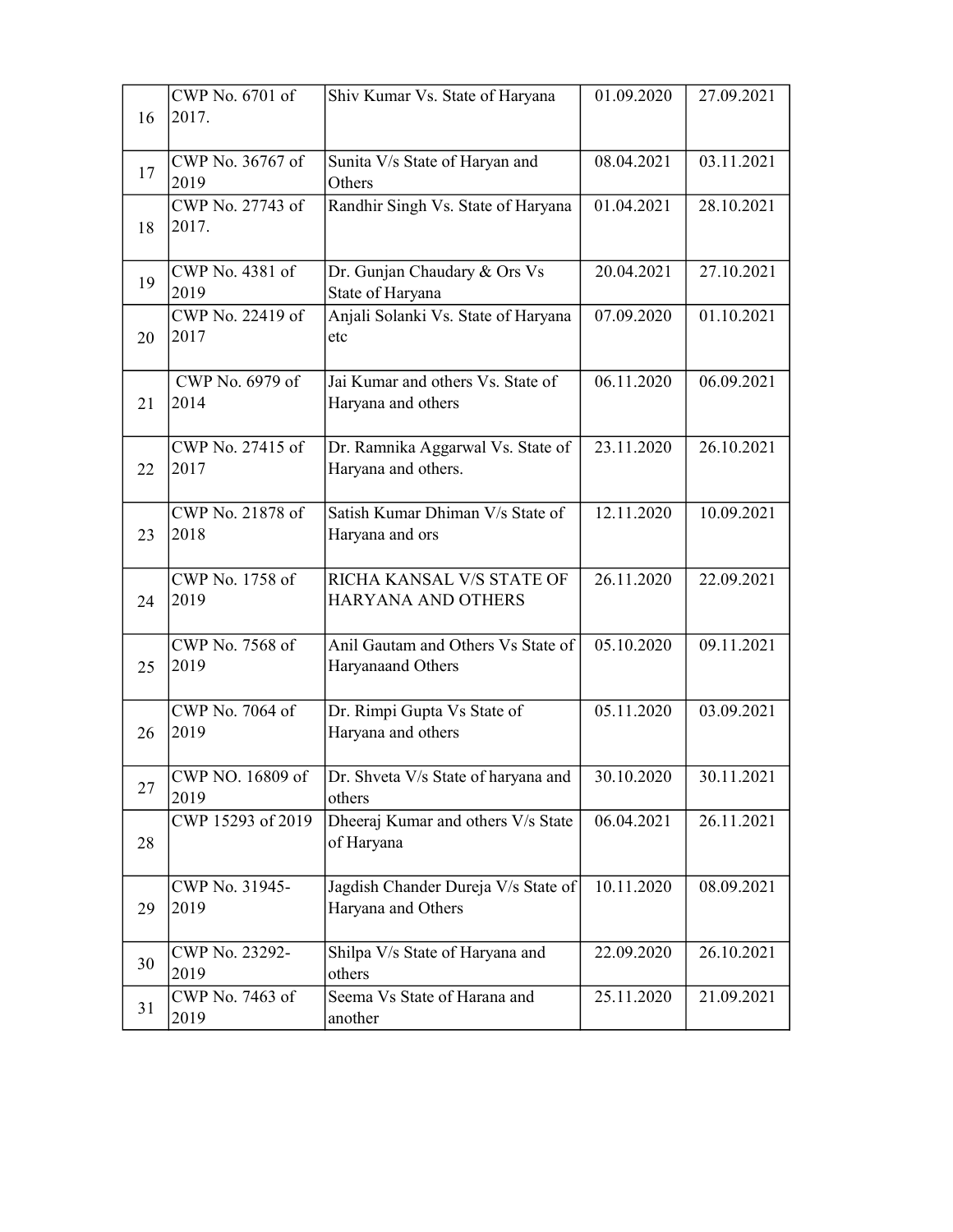| 32 | CWP No. 16054 of<br>2018. To be heard<br>along with CWP<br>No.12496 of 2018. | Dr. Gulashan Kumar Garg V/s State<br>of Haryana and Others              | 06.04.2021 | 01.11.2021 |
|----|------------------------------------------------------------------------------|-------------------------------------------------------------------------|------------|------------|
| 33 | CWP No. 170 of<br>2020                                                       | Dr. Isha Bansal V/s State of<br>Haryana and others                      | 07.10.2020 | 11.11.2021 |
| 34 | CWP No. 7278 of<br>$2020$ to be<br>heardalong with 7276                      | Rajesh Kumar vs. State of Haryan &<br>others.                           | 18.02.2021 | 06.10.2021 |
| 35 | CWP No. 7896 of<br>2020 to be<br>heardalong with CWP<br>No. 7276 of 2020     | Raj Kumar vs. State of Haryan &<br>others.                              | 18.02.2021 | 06.10.2021 |
| 36 | CWP No. 33625 of<br>2019                                                     | Dr. Vikash Chander YadavV/s State<br>of Haryana and Others              | 01.09.2020 | 27.09.2021 |
| 37 | CWP-37261 of 2019<br>with CWP 6979 of<br>2014                                | Satinder kumar V/s State of Haryana<br>and Others                       | 06.11.2020 | 06.09.2021 |
| 38 | LPA 188 of 2020                                                              | Raman Kumar vs. State of Haryan<br>and others.                          | 17.03.2020 | 24.09.2021 |
| 39 | CWP No. 106 of<br>2020                                                       | Arun Kumar Panday V/s State of<br>Haryana and others                    | 27.11.2020 | 23.09.2021 |
| 40 | CWP No. 25601 of<br>2017.                                                    | Dr. Pallavi Sayal Vs. State of<br>Haryana & ors.                        | 26.11.2020 | 22.09.2021 |
| 41 |                                                                              | RA-CWP 17 of 2021. Dr. Kiran sharma Vs. State of<br>Haryana & ors.      |            |            |
| 42 | CWP No. 1711 of<br>2021                                                      | SUMANPREET KAUR AND<br><b>OTHERS V/S STATE OF</b><br>HARYANA AND OTHERS | 08.04.2021 | 02.09.2021 |
| 43 | CWP No. 4749 of<br>2021 IN CM 7046 of<br>2021                                | Dr. Nisha Goyal vs. State of<br>Haryana and others.                     |            | 14.09.2021 |
| 44 | CWP No. 3112 of<br>2021                                                      | SANGEETA AND ORS V/S<br>STATE OF HARYANA AND ORS                        | 08.04.2021 | 30.11.2021 |